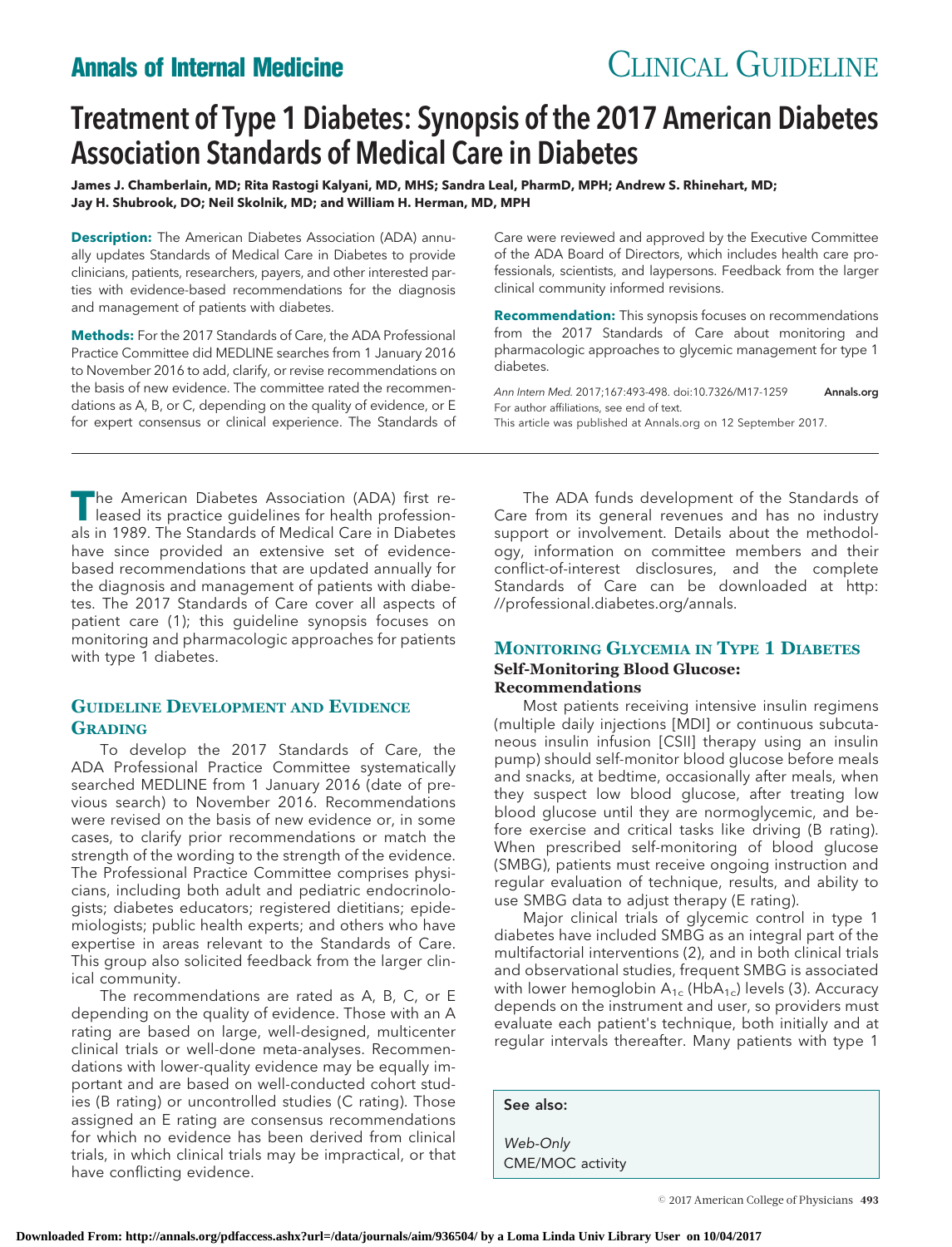diabetes require testing 6 to 10 (or more) times daily, although individual needs may vary. The frequency of SMBG should be reevaluated at each routine visit to avoid overuse (4 – 6).

# **Continuous Glucose Monitoring: Recommendations**

When used properly, continuous glucose monitoring (CGM), in conjunction with intensive insulin regimens, is a useful tool to lower  $HbA_{1c}$  levels in selected adults (aged ≥25 years) with type 1 diabetes (A rating). It may benefit those with hypoglycemia unawareness or frequent hypoglycemic episodes (C rating). When prescribing CGM, a clinician must provide robust diabetes education, training, and support for optimal CGM implementation and ongoing use (E rating). Patients who have been using CGM successfully should have continued access after they turn 65 years of age (E rating).

Continuous glucose monitoring measures interstitial glucose (which is correlated with plasma glucose) and includes sophisticated alarms that the user can individualize to identify hypoglycemic and hyperglycemic excursions. Continuous glucose monitors require regular calibration with SMBG, and with most CGM devices, treatment decisions are still based on SMBG. The greatest predictor of  $HbA_{1c}$  lowering with CGM for all age groups is frequency of sensor use (7, 8). A registry study of 17 317 patients confirmed that more frequent CGM use is associated with lower  $HbA_{1c}$  levels (9). Small, short-term, randomized controlled trials in adults and children with baseline  $HbA_{1c}$  levels less than 7.0% to 7.5% have also shown less frequent hypoglycemia and an increased likelihood of maintaining  $HbA_{1c}$  levels less than 7% (10 –12). Because of variable adherence, optimal CGM requires an assessment of individual readiness to use the technology as well as initial and ongoing education and support (9, 13).

# **HbA1c: Recommendations**

Hemoglobin  $A_{1c}$  should be tested at least twice per year in patients who are meeting treatment goals (and who have stable glycemic control) (E rating) and quarterly in those whose therapy has changed or who are not meeting glycemic goals (E rating). Point-of-care testing for  $HbA_{1c}$  allows more timely treatment changes (E rating).

Hemoglobin  $A_{1c}$  reflects average glycemia over approximately 3 months and has strong predictive value for diabetes complications (14, 15). Measurement every 3 months in patients with type 1 diabetes determines whether glycemic targets have been reached and maintained. It may also confirm the accuracy of the patient's meter (or their reported CGM or SMBG results) and adequacy of the testing schedule. Hemoglobin  $A_{1c}$ does not measure glycemic variability or hypoglycemia. In type 1 diabetes, glycemic control is best evaluated using the results of CGM, SMBG, and  $HbA_{1c}$  testing. Avoiding hypoglycemia should always take precedence over achieving  $HbA_{1c}$  targets. The  $HbA_{1c}$  level is an indirect measure of glycemia and may not accurately measure average glycemia in persons with increased

turnover of red blood cells. This possibility must be considered when the  $HbA_{1c}$  level does not correlate to the patient's CGM- or SMBG-measured glucose levels. Other measures of average glycemia, such as fructosamine and 1,5-anhydroglucitol levels, might be helpful, but their prognostic significance is not as clear.

# **GLYCEMIC GOALS: RECOMMENDATIONS**

A reasonable  $HbA_{1c}$  goal for many nonpregnant adults is less than 7% (A rating). Providers might suggest more stringent  $HbA_{1c}$  goals (such as <6.5%) for selected individuals if this can be achieved without clinically significant hypoglycemia or other adverse effects. Appropriate patients might include those with short duration of diabetes, long life expectancy, or no clinically significant cardiovascular disease (C rating). Less stringent  $HbA_{1c}$  goals (such as <8%) may be appropriate for patients with a history of severe hypoglycemia, limited life expectancy, advanced microvascular or macrovascular complications, extensive comorbid conditions, or long-standing diabetes, in whom the goal is difficult to achieve despite diabetes self-management education, appropriate glucose monitoring, and intensive insulin therapy (B rating).

The DCCT (Diabetes Control and Complications Trial) (2), a prospective randomized controlled clinical trial of intensive versus standard glycemic control in patients with type 1 diabetes, showed that near-normal glycemic control is associated with decreased rates of development and progression of microvascular (retinopathy [16] and diabetic kidney disease) and neuropathic complications. Follow-up of the DCCT cohorts in the EDIC (Epidemiology of Diabetes Interventions and Complications) study (17) found persistence of these microvascular benefits, despite the glycemic separation between treatment groups diminishing and disappearing during follow-up. Results from the DCCT showed a lower risk for cardiovascular events with intensive therapy, although that finding was not statistically significant. In the 9-year post-DCCT follow-up of the EDIC cohort, participants previously assigned to intensive therapy had a 57% reduction in risk for nonfatal myocardial infarction, stroke, or cardiovascular death compared with those previously assigned to standard therapy (18). The benefit of intensive glycemic control in this cohort has been shown to persist for several decades (19) and to be associated with a modest reduction in all-cause mortality (20).

# **PHARMACOLOGIC THERAPY FOR TYPE 1 DIABETES: RECOMMENDATIONS**

Most patients with type 1 diabetes should be treated with MDI of both prandial and basal insulin or with CSII (A rating). Most should use rapid-acting insulin analogues to reduce hypoglycemia risk (A rating). Consider educating persons with type 1 diabetes on matching prandial insulin doses to carbohydrate intake, premeal blood glucose levels, and anticipated physical activity (E rating). Patients who have been using CSII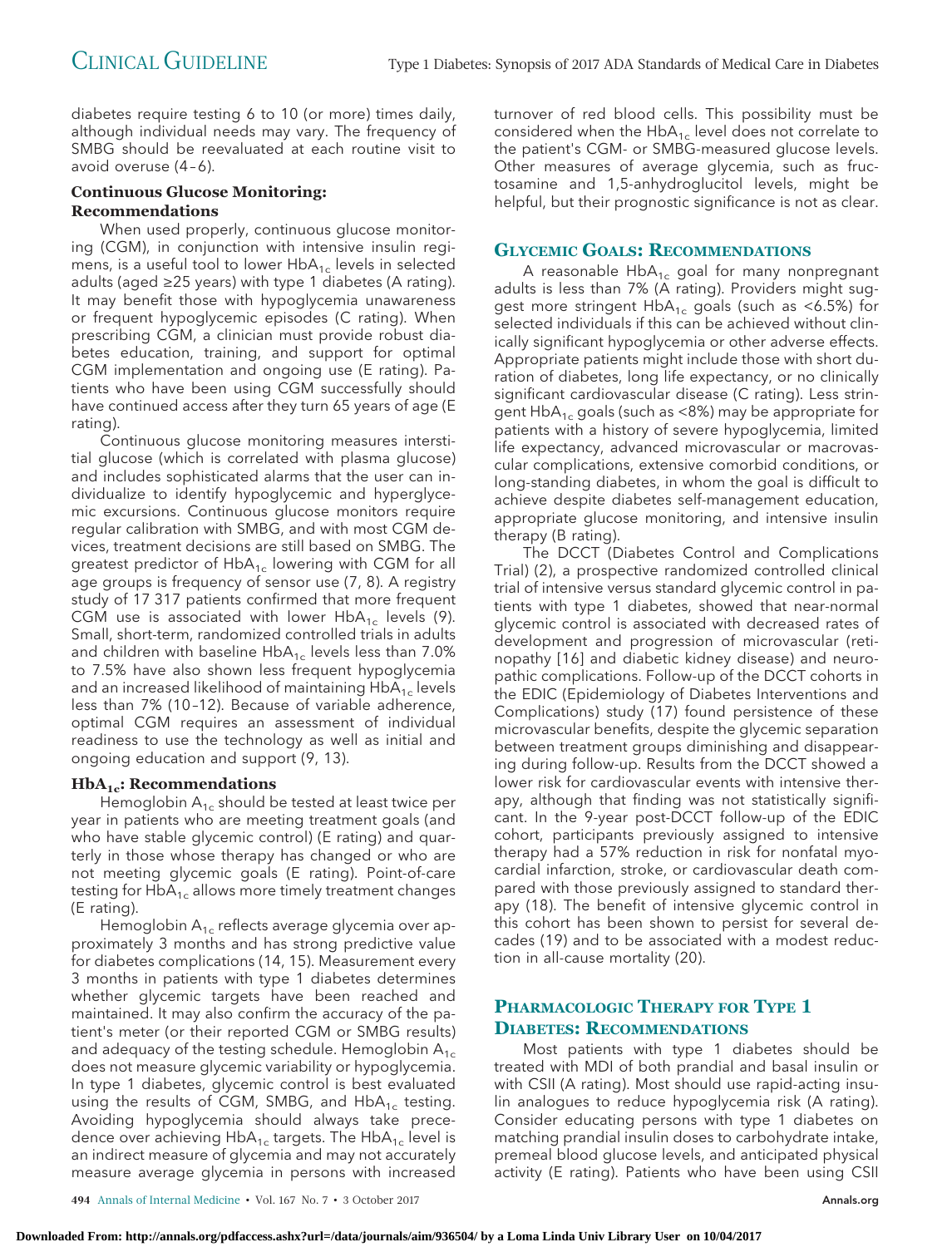successfully should have continued access after they turn 65 years of age (E rating).

# **Insulin Therapy**

Insulin is the basis of therapy for type 1 diabetes (Table 1) (21–23). The starting total daily insulin dose is typically weight-based, ranging from 0.4 to 1.0 units/kg of body weight. A typical total daily starting dose in patients who are metabolically stable is 0.5 units/kg. Higher weight-based starting doses may be needed for patients who present with diabetic ketoacidosis. Higher insulin doses are often required during puberty. The ADA Position Statement on type 1 diabetes management through the life span provides a thorough overview of type 1 diabetes treatment and associated recommendations (24).

Education about matching prandial insulin dosing to carbohydrate intake, premeal glucose levels, and anticipated physical activity should be considered, and persons who have mastered carbohydrate counting should be educated on fat and protein gram estimation (25–27). Although most studies of MDI versus CSII have been small and of short duration, a systematic review and meta-analysis concluded that the 2 forms of intensive insulin therapy differed slightly in  $HbA_{1c}$  levels (combined mean between-group difference favoring CSII, -0.30 percentage point [95% CI, -0.58 to -0.02 percentage point]) and severe hypoglycemia rates in children and adults (28). Intensive management using CSII and CGM should be encouraged in those with active patient and family participation (29 –31). A hybrid closed-loop insulin pump and CGM system (MiniMed 670G Insulin Pump System [Medtronic]) than can automatically adjust basal insulin rates on the basis of blood glucose values is now available in the United States, and more are expected to be approved in the next few years.

The DCCT demonstrated that intensive therapy with MDI or CSII delivered by a multidisciplinary team improved glucose control and resulted in better long-term outcomes (2, 18, 32). However, despite better microvascular, macrovascular, and all-cause mortality outcomes, intensive therapy with short- and intermediate-acting human insulin was associated with a high rate of severe hypoglycemia (61 episodes per 100 patient-years of therapy). Rapid-acting and longacting insulin analogues developed since the DCCT are associated with less hypoglycemia in type 1 diabetes and match the  $HbA_{1c}$  improvements obtained with human insulins (33, 34).

The ideal time to administer premeal insulin varies with the type of insulin used (such as regular, rapidacting analogue, and inhaled), measured blood glucose level, timing of meals, and carbohydrate consumption. Therefore, the timing of premeal insulin administration should be individualized.

Rapid-acting inhaled insulin dosed before meals in patients with type 1 diabetes was shown to be noninferior to aspart insulin with respect to  $HbA_{1c}$  lowering. Less hypoglycemia was seen with inhaled insulin therapy (35). Inhaled insulin cartridges are available only in

4-, 8-, and 12-unit doses, so persons with type 1 diabetes may have limited ability to fine-tune premeal insulin doses when using this approach.

### **Other Treatments**

Although insulin is clearly the mainstay of treatment for patients with type 1 diabetes, many other treatments are being used or investigated. Pramlintide is an injectable amylin analogue that is indicated as an adjunct to mealtime insulin for patients with type 1 diabetes who have not achieved blood glucose goals after optimizing insulin therapy. Pramlintide delays gastric emptying, blunts pancreatic secretion of glucagon, and enhances satiety. If pramlintide is used, prandial insulin dosing should be reduced to minimize the risk for severe hypoglycemia.

Pancreas transplantation has been shown to normalize blood glucose control in type 1 diabetes but requires lifelong immunosuppression and thus is generally reserved for patients who are also having renal transplantation or those with recurrent ketoacidosis or severe hypoglycemia despite intensive glycemic management. Islet transplantation remains investigational.

### **Investigational Agents**

Many agents generally used for type 2 diabetes (not currently approved by the U.S. Food and Drug Administration for type 1 diabetes) are being studied. Metformin, when added to insulin therapy, was not found to lower  $HbA_{1c}$  levels in patients with poorly controlled type 1 diabetes (absolute  $HbA_{1c}$  reduction, 0.11 percentage point;  $P = 0.42$ ) but did reduce insulin requirements (reduction, 6.6 units/d;  $P < 0.001$ ) and led to small reductions in weight and total and low-density lipoprotein cholesterol (36). Glucagon-like peptide-1– receptor agonists and dipeptidyl peptidase-4 inhibitors are also being studied in patients with type 1 diabetes. The glucagon-like peptide-1–receptor agonist liraglutide showed benefit in patients with type 1 diabetes over a 52-week period but was associated with increased adverse events. The trial included 1398 adults with type 1 diabetes who were randomly assigned to

#### *Table 1.* Pharmacokinetic Properties of Insulin Products\*

| <b>Insulin Type</b>                                                                                     | Onset       | Peak      | <b>Duration</b> |
|---------------------------------------------------------------------------------------------------------|-------------|-----------|-----------------|
| Rapid-acting insulins<br>Insulin lispro<br>Insulin aspart<br>Insulin glulisine<br>Inhaled human insulin | $5-15$ min  | 30-90 min | $4-6h$          |
| Short-acting insulin<br>Regular human insulin                                                           | $30-60$ min | $2-3h$    | $8-10h$         |
| Intermediate-acting insulin<br>Neutral protamine Hagedorn                                               | $2-4h$      | $4 - 10h$ | $12 - 18h$      |
| Long-acting insulin analogues<br>Insulin detemir                                                        |             |           |                 |
|                                                                                                         | 1-2 h       | Nonet     | $12 - 24 h$     |
| Insulin glargine (U-100)                                                                                | $2-4h$      | Nonet     | $20 - 24h$      |
| Insulin glargine (U-300)                                                                                | 6 h         | None      | $>24$ h         |
| Insulin degludec                                                                                        | 30-90 min   | None      | $>24$ h         |

\* The time course of each insulin varies significantly between persons and in the same person on different days; therefore, the periods listed should be used as guidelines only.

† Both insulin detemir and insulin glargine (U-100) can produce a peak effect in some persons, especially at higher doses.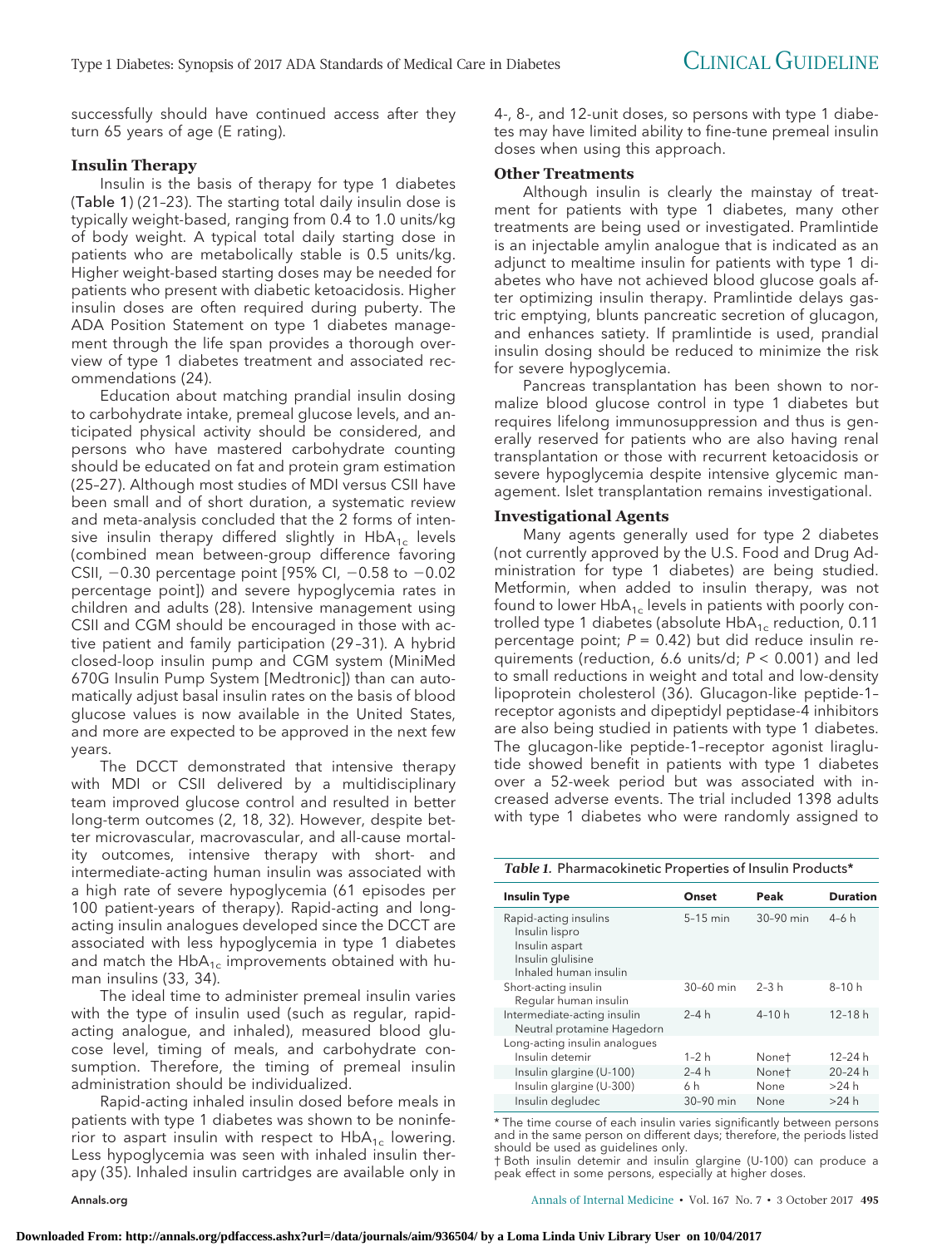| Table 2. Classification of Hypoglycemia*      |                               |                                                                                                                 |  |
|-----------------------------------------------|-------------------------------|-----------------------------------------------------------------------------------------------------------------|--|
| Level                                         | <b>Glycemic Criteria</b>      | <b>Description</b>                                                                                              |  |
| Glucose alert value (level 1)                 | $\leq$ 3.9 mmol/L (70 mg/dL)  | Sufficiently low for treatment with fast-acting carbohydrate and dose<br>adjustment of glucose-lowering therapy |  |
| Clinically significant hypoglycemia (level 2) | <3.0 mmol/L (54 mg/dL)        | Sufficiently low to indicate serious, clinically important hypoglycemia                                         |  |
| Severe hypoglycemia (level 3)                 | No specific glucose threshold | Hypoglycemia associated with severe cognitive impairment<br>requiring external assistance for recovery          |  |

\* Reproduced with permission from Diabetes Care. 2017;40:155-7.

receive once-daily injections of liraglutide (1.8, 1.2, or 0.6 mg) or placebo added to insulin therapy. Hemoglobin  $A_{1c}$  levels improved by 0.34 to 0.54 percentage point from a mean baseline of 8.2% and improved significantly more with 1.8 or 1.2 mg of liraglutide than placebo. Body weight reduction was 2.2 to 4.9 kg greater with liraglutide than placebo. However, hypoglycemia rates increased by 20% to 30%, and hyperglycemia with ketosis was 2.2 times more likely at the higher 1.8-mg/d dosage (37). The sodium–glucose cotransporter-2 inhibitors provide insulin-independent glucose lowering by blocking glucose reabsorption in the proximal renal tubule. They also promote weight loss and lowering of blood pressure. In May 2015, the U.S. Food and Drug Administration issued a warning that sodium–glucose cotransporter-2 inhibitors may lead to ketoacidosis occurring in the absence of significant hyperglycemia, termed "euglycemic diabetic ketoacidosis." If patients develop symptoms of ketoacidosis, which may include dyspnea, nausea, vomiting, and abdominal pain, they should stop taking sodium–glucose cotransporter-2 inhibitors and seek medical attention immediately (38).

# **Hypoglycemia: Recommendations**

Patients with type 1 diabetes should be asked about symptomatic and asymptomatic hypoglycemia at each encounter (C rating). Glucose (15 to 20 g) is the preferred treatment for conscious persons with hypoglycemia (glucose alert value of ≤3.9 mmol/L [70 mg/ dL]), although any form of carbohydrate that contains glucose may be used. If SMBG shows continued hypoglycemia 15 minutes after treatment, it should be repeated. Once CGM or SMBG values return to normal, the person should consume a meal or snack to prevent recurrence (E rating). Glucagon should be prescribed for all patients at increased risk for clinically significant hypoglycemia, defined as blood glucose less than 3.0 mmol/L (54 mg/dL), so that it is available if needed. Glucagon administration is not limited to health care professionals (E rating); thus, caregivers, school personnel, and family members should know where the glucagon is stored and when and how to administer it. Insulin-treated patients with hypoglycemia unawareness or an episode of clinically significant hypoglycemia should be advised to raise their glycemic targets to strictly avoid hypoglycemia for at least several weeks. This should partially reverse hypoglycemia unawareness and reduce the risk for future episodes (A rating).

Hypoglycemia is the major limiting factor in the glycemic management of patients with type 1 diabetes. A classification scheme proposed by the International Hypoglycaemia Study Group is outlined in Table 2. Symptoms of hypoglycemia can include shakiness, irritability, confusion, tachycardia, and hunger. Patients with repeated episodes of hypoglycemia may develop hypoglycemia unawareness. Severe hypoglycemia can progress to loss of consciousness, seizure, coma, or death. Hypoglycemia is reversed by administration of rapidacting glucose or glucagon. Clinically significant hypoglycemia can result in acute harm to the patient and others, especially if it causes falls or motor vehicle accidents. Prevention is critical for type 1 diabetes management. Self-monitoring of blood glucose and, for some patients, CGM are important tools to monitor glucose levels and prevent hypoglycemia. Patients should be educated about times when they may be at increased risk for hypoglycemia, such as while fasting for tests, with delayed meals, during or after exercise, and during sleep. Hypoglycemia episodes may be particularly dangerous while driving, and some patients may benefit from having a glucose meter and rapid-acting glucose treatment in the car if needed.

Glucagon is indicated for the treatment of hypoglycemia in patients unable or unwilling to consume carbohydrates by mouth. Those in close contact with a patient who has type 1 diabetes, such as family members, roommates, school personnel, child care providers, correctional institution staff, or coworkers, should be instructed on the safe use of glucagon kits in case of an emergency.

From St. Mark's Hospital and St. Mark's Diabetes Center, Salt Lake City, Utah; Johns Hopkins University, Baltimore, Maryland; SinfoníaRx, Tucson, Arizona; Glytec, Marco Island, Florida; Touro University College of Osteopathic Medicine, Vallejo, California; Abington Memorial Hospital, Jenkintown, Pennsylvania; and University of Michigan, Ann Arbor, Michigan.

**Acknowledgment:** The full 2017 Standards of Medical Care in Diabetes was developed by the ADA's Professional Practice Committee: William H. Herman, MD, MPH, Co-Chair; Rita Rastogi Kalyani, MD, MHS, Co-Chair; Andrea L. Cherrington, MD, MPH; Donald R. Coustan, MD; Ian de Boer, MD, MS; R. James Dudl, MD; Hope Feldman, CRNP, FNP-BC; Hermes Florez, MD, PhD, MPH; Suneil K. Koliwad, MD, PhD; Melinda Maryniuk, MEd, RD, CDE; Joshua J. Neumiller, PharmD; and Joseph I. Wolfsdorf, MB, BCh.

**Disclosures:** Dr. Chamberlain reports personal fees from Merck, Sanofi-Aventis, Janssen, and Novo Nordisk during the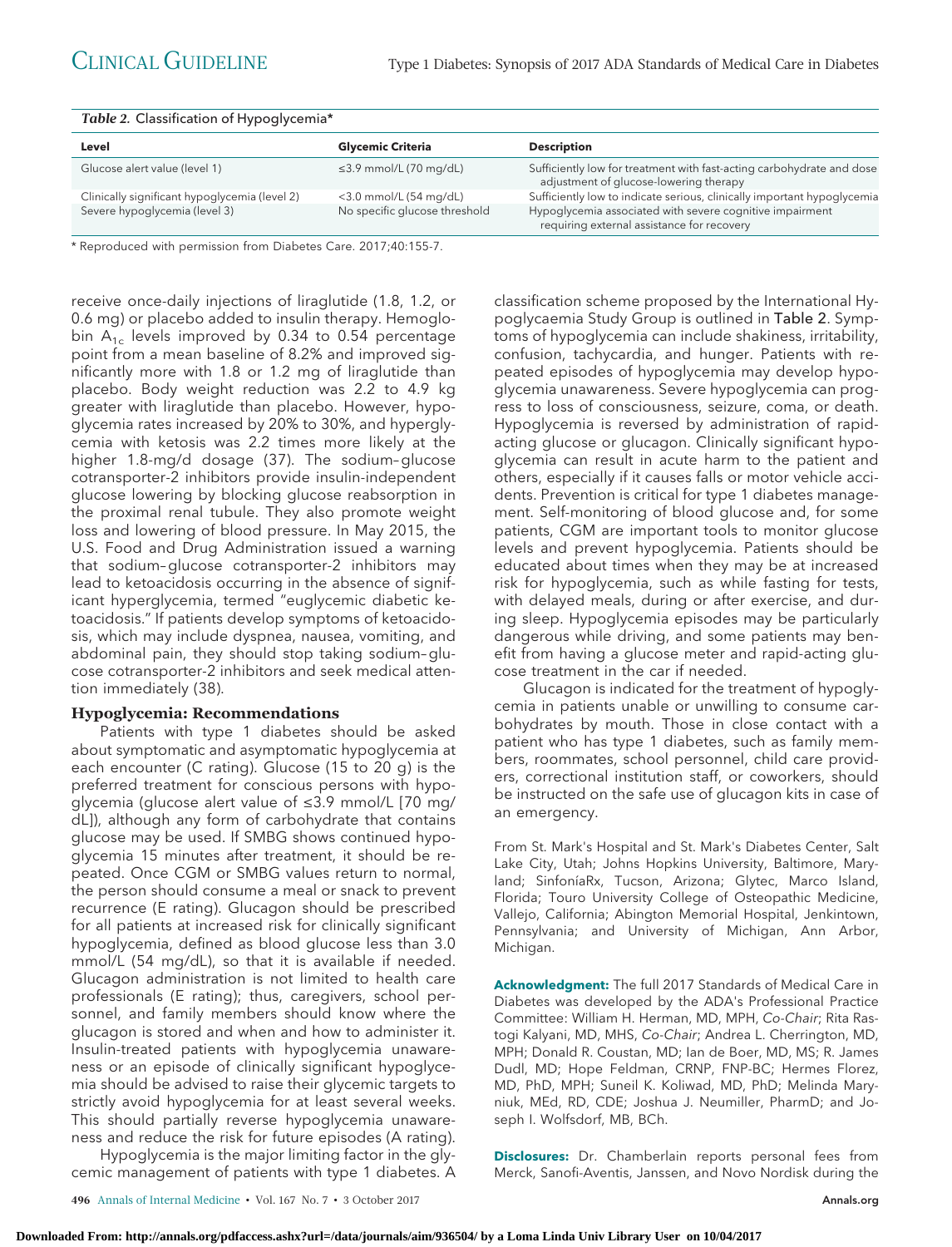conduct of the study. Dr. Rhinehart reports personal fees from Sanofi, Janssen, Boehringer Ingelheim, Novo Nordisk, Eli Lilly, Forest Pharmaceuticals, and AstraZeneca and employment with and stock in Glytec outside the submitted work. Dr. Shubrook reports being on advisory boards for Lilly Diabetes, Novo Nordisk, and Intarcia Therapeutics. Dr. Skolnik reports personal fees and nonfinancial support from AstraZeneca and Sanofi outside the submitted work; personal fees from Boehringer Ingelheim, Lilly, Teva, Janssen, and Intarcia outside the submitted work; and serving on the Primary Care Advisory Committee of the American Diabetes Association. Dr. Herman reports being on data monitoring committees for Lexicon Pharmaceuticals and Merck Sharp & Dohme outside the submitted work. Authors not named here have disclosed no conflicts of interest. Disclosures can also be viewed at [www.acponline.org/authors/icmje/ConflictOfInterestForms](http://www.acponline.org/authors/icmje/ConflictOfInterestForms.do?msNum=M17-1259) [.do?msNum=M17-1259.](http://www.acponline.org/authors/icmje/ConflictOfInterestForms.do?msNum=M17-1259)

**Requests for Single Reprints:** James J. Chamberlain, MD, St. Mark's Hospital and St. Mark's Diabetes Center, Internal Medicine at St. Mark's, 1160 East 3900 South, Suite 1200, Salt Lake City, UT 84124; e-mail, [jimchammd@yahoo.com.](mailto:jimchammd@yahoo.com)

Current author addresses and author contributions are available at [Annals.org.](http://www.annals.org)

## **References**

1. American Diabetes Association. Promoting health and reducing disparities in populations. Diabetes Care. 2017;40:S6-S10. [PMID: 27979888]

2. Nathan DM, Genuth S, Lachin J, Cleary P, Crofford O, Davis M, et al; Diabetes Control and Complications Trial Research Group. The effect of intensive treatment of diabetes on the development and progression of long-term complications in insulin-dependent diabetes mellitus. N Engl J Med. 1993;329:977-86. [PMID: 8366922]

3. Miller KM, Beck RW, Bergenstal RM, Goland RS, Haller MJ, McGill JB, et al; T1D Exchange Clinic Network. Evidence of a strong association between frequency of self-monitoring of blood glucose and hemoglobin  $A_{1c}$  levels in T1D exchange clinic registry participants. Diabetes Care. 2013;36:2009-14. [PMID: 23378621] doi:10.2337 /dc12-1770

4. Gellad WF, Zhao X, Thorpe CT, Mor MK, Good CB, Fine MJ. Dual use of Department of Veterans Affairs and Medicare benefits and use of test strips in veterans with type 2 diabetes mellitus. JAMA Intern Med. 2015;175:26-34. [PMID: 25383920] doi:10.1001 /jamainternmed.2014.5405

5. Grant RW, Huang ES, Wexler DJ, Laiteerapong N, Warton ME, Moffet HH, et al. Patients who self-monitor blood glucose and their unused testing results. Am J Manag Care. 2015;21:e119-29. [PMID: 25880487]

6. Endocrine Society. Five Things Physicians and Patients Should Question. Accessed at [www.choosingwisely.org/societies/endocrine](http://www.choosingwisely.org/societies/endocrine-society) [-society](http://www.choosingwisely.org/societies/endocrine-society) on 18 August 2015.

7. Deiss D, Bolinder J, Riveline JP, Battelino T, Bosi E, Tubiana-Rufi N, et al. Improved glycemic control in poorly controlled patients with type 1 diabetes using real-time continuous glucose monitoring. Diabetes Care. 2006;29:2730-2. [PMID: 17130215]

8. O'Connell MA, Donath S, O'Neal DN, Colman PG, Ambler GR, Jones TW, et al. Glycaemic impact of patient-led use of sensorguided pump therapy in type 1 diabetes: a randomised controlled trial. Diabetologia. 2009;52:1250-7. [PMID: 19396424] doi:10.1007 /s00125-009-1365-0

9. Wong JC, Foster NC, Maahs DM, Raghinaru D, Bergenstal RM, Ahmann AJ, et al; T1D Exchange Clinic Network. Real-time continuous glucose monitoring among participants in the T1D Exchange clinic registry. Diabetes Care. 2014;37:2702-9. [PMID: 25011947] doi:10.2337/dc14-0303

10. Battelino T, Phillip M, Bratina N, Nimri R, Oskarsson P, Bolinder J. Effect of continuous glucose monitoring on hypoglycemia in type 1 diabetes. Diabetes Care. 2011;34:795-800. [PMID: 21335621] doi: 10.2337/dc10-1989

11. Beck RW, Hirsch IB, Laffel L, Tamborlane WV, Bode BW, Buckingham B, et al; Juvenile Diabetes Research Foundation Continuous Glucose Monitoring Study Group. The effect of continuous glucose monitoring in well-controlled type 1 diabetes. Diabetes Care. 2009; 32:1378-83. [PMID: 19429875] doi:10.2337/dc09-0108

12. Bode B, Beck RW, Xing D, Gilliam L, Hirsch I, Kollman C, et al; Juvenile Diabetes Research Foundation Continuous Glucose Monitoring Study Group. Sustained benefit of continuous glucose monitoring on  $A_{1C}$ , glucose profiles, and hypoglycemia in adults with type 1 diabetes. Diabetes Care. 2009;32:2047-9. [PMID: 19675193] doi: 10.2337/dc09-0846

13. Wei N, Zheng H, Nathan DM. Empirically establishing blood glucose targets to achieve  $HbA_{1c}$  goals. Diabetes Care. 2014;37:1048-51. [PMID: 24513588] doi:10.2337/dc13-2173

14. Albers JW, Herman WH, Pop-Busui R, Feldman EL, Martin CL, Cleary PA, et al; Diabetes Control and Complications Trial/Epidemiology of Diabetes Interventions and Complications Research Group. Effect of prior intensive insulin treatment during the Diabetes Control and Complications Trial (DCCT) on peripheral neuropathy in type 1 diabetes during the Epidemiology of Diabetes Interventions and Complications (EDIC) Study. Diabetes Care. 2010;33:1090-6. [PMID: 20150297] doi:10.2337/dc09-1941

15. Stratton IM, Adler AI, Neil HA, Matthews DR, Manley SE, Cull CA, et al. Association of glycaemia with macrovascular and microvascular complications of type 2 diabetes (UKPDS 35): prospective observational study. BMJ. 2000;321:405-12. [PMID: 10938048]

16. Lachin JM, White NH, Hainsworth DP, Sun W, Cleary PA, Nathan DM; Diabetes Control and Complications Trial (DCCT)/Epidemiology of Diabetes Interventions and Complications (EDIC) Research Group. Effect of intensive diabetes therapy on the progression of diabetic retinopathy in patients with type 1 diabetes: 18 years of follow-up in the DCCT/EDIC. Diabetes. 2015;64:631-42. [PMID: 25204977] doi:10.2337/db14-0930

17. Lachin JM, Genuth S, Cleary P, Davis MD, Nathan DM; Diabetes Control and Complications Trial/Epidemiology of Diabetes Interventions and Complications Research Group. Retinopathy and nephropathy in patients with type 1 diabetes four years after a trial of intensive therapy. N Engl J Med. 2000;342:381-9. [PMID: 10666428]

18. Nathan DM, Cleary PA, Backlund JY, Genuth SM, Lachin JM, Orchard TJ, et al; Diabetes Control and Complications Trial/Epidemiology of Diabetes Interventions and Complications (DCCT/EDIC) Study Research Group. Intensive diabetes treatment and cardiovascular disease in patients with type 1 diabetes. N Engl J Med. 2005; 353:2643-53. [PMID: 16371630]

19. Nathan DM, Zinman B, Cleary PA, Backlund JY, Genuth S, Miller R, et al; Diabetes Control and Complications Trial/Epidemiology of Diabetes Interventions and Complications (DCCT/EDIC) Research Group. Modern-day clinical course of type 1 diabetes mellitus after 30 years' duration: the diabetes control and complications trial/epidemiology of diabetes interventions and complications and Pittsburgh epidemiology of diabetes complications experience (1983- 2005). Arch Intern Med. 2009;169:1307-16. [PMID: 19636033] doi: 10.1001/archinternmed.2009.193

20. Orchard TJ, Nathan DM, Zinman B, Cleary P, Brillon D, Backlund JY, et al; Writing Group for the DCCT/EDIC Research Group. Association between 7 years of intensive treatment of type 1 diabetes and long-term mortality. JAMA. 2015;313:45-53. [PMID: 25562265] doi: 10.1001/jama.2014.16107

21. Hirsch IB. Insulin analogues. N Engl J Med. 2005;352:174-83. [PMID: 15647580]

22. Sanofi. Highlights of prescribing information—Toujeo [package insert]. Bridgewater, NJ: Sanofi; 2015. Accessed at [http://products](http://products.sanofi.us/toujeo/toujeo.pdf) [.sanofi.us/toujeo/toujeo.pdf](http://products.sanofi.us/toujeo/toujeo.pdf) on 14 May 2017.

[Annals.org](http://www.annals.org) **Annals of Internal Medicine • Vol. 167 No. 7 • 3 October 2017 497**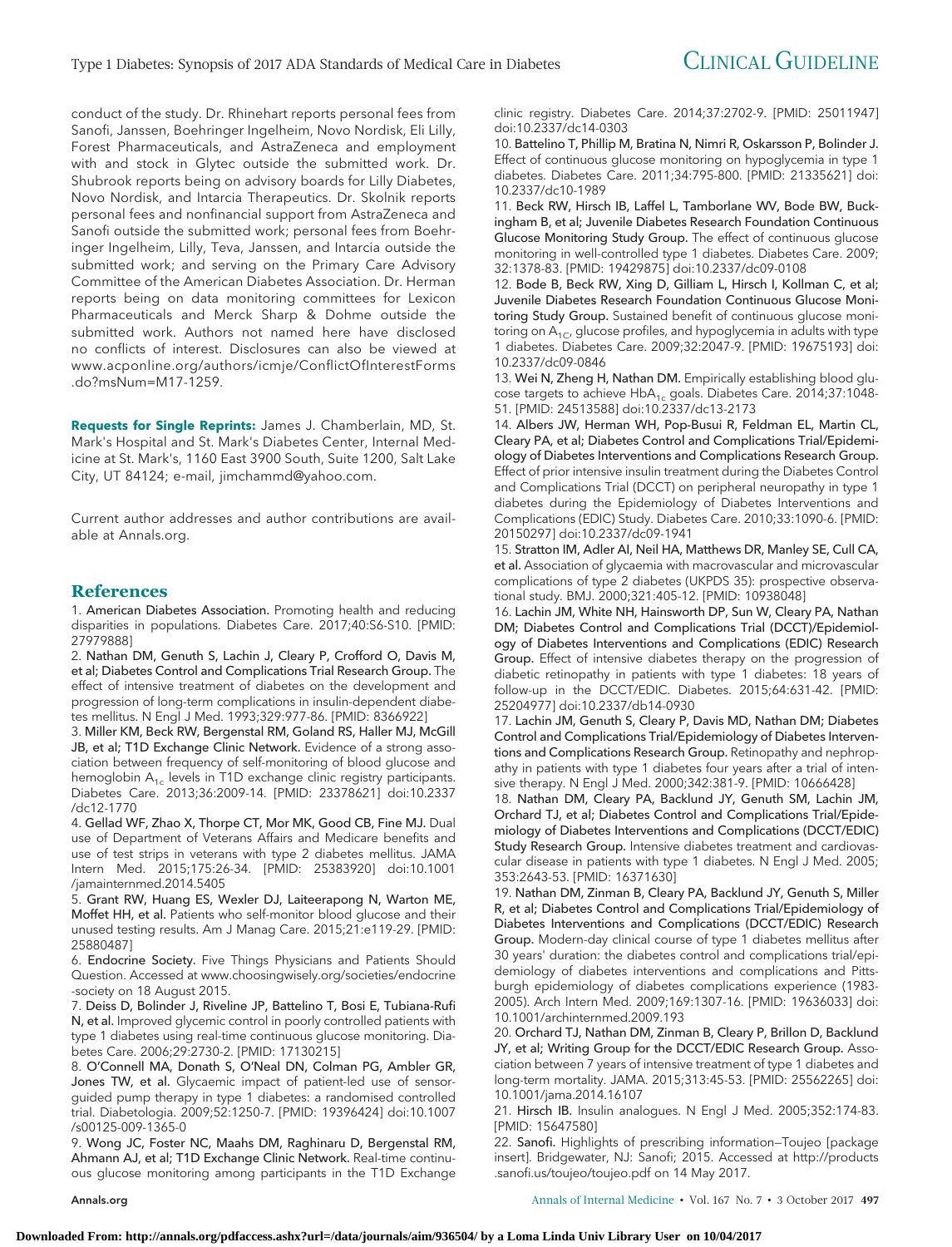23. Novo Nordisk. Highlights of prescribing information—Tresiba [package insert]. Bagsvaerd, Denmark: Novo Nordisk; 2016. Accessed at [www.novo-pi.com/tresiba.pdf](http://www.novo-pi.com/tresiba.pdf) on 14 May 2017.

24. Chiang JL, Kirkman MS, Laffel LM, Peters AL; Type 1 Diabetes Sourcebook Authors. Type 1 diabetes through the life span: a position statement of the American Diabetes Association. Diabetes Care. 2014;37:2034-54. [PMID: 24935775] doi:10.2337/dc14-1140

25. Wolpert HA, Atakov-Castillo A, Smith SA, Steil GM. Dietary fat acutely increases glucose concentrations and insulin requirements in patients with type 1 diabetes: implications for carbohydrate-based bolus dose calculation and intensive diabetes management. Diabetes Care. 2013;36:810-6. [PMID: 23193216] doi:10.2337/dc12-0092 26. Bell KJ, Toschi E, Steil GM, Wolpert HA. Optimized mealtime

insulin dosing for fat and protein in type 1 diabetes: application of a model-based approach to derive insulin doses for open-loop diabetes management. Diabetes Care. 2016;39:1631-4. [PMID: 27388474] doi:10.2337/dc15-2855

27. Bell KJ, Smart CE, Steil GM, Brand-Miller JC, King B, Wolpert HA. Impact of fat, protein, and glycemic index on postprandial glucose control in type 1 diabetes: implications for intensive diabetes management in the continuous glucose monitoring era. Diabetes Care. 2015;38:1008-15. [PMID: 25998293] doi:10.2337/dc15-0100

28. Yeh HC, Brown TT, Maruthur N, Ranasinghe P, Berger Z, Suh YD, et al. Comparative effectiveness and safety of methods of insulin delivery and glucose monitoring for diabetes mellitus: a systematic review and meta-analysis. Ann Intern Med. 2012;157:336-47. [PMID: 22777524]

29. Wood JR, Miller KM, Maahs DM, Beck RW, DiMeglio LA, Libman IM, et al; T1D Exchange Clinic Network. Most youth with type 1 diabetes in the T1D Exchange Clinic Registry do not meet American Diabetes Association or International Society for Pediatric and Adolescent Diabetes clinical guidelines. Diabetes Care. 2013;36:2035-7. [PMID: 23340893] doi:10.2337/dc12-1959

30. Kmietowicz Z. Insulin pumps improve control and reduce complications in children with type 1 diabetes. BMJ. 2013;347:f5154.

31. Phillip M, Battelino T, Atlas E, Kordonouri O, Bratina N, Miller S, et al. Nocturnal glucose control with an artificial pancreas at a diabetes camp. N Engl J Med. 2013;368:824-33. [PMID: 23445093] doi: 10.1056/NEJMoa1206881

32. Diabetes Control and Complications Trial (DCCT)/Epidemiology of Diabetes Interventions and Complications (EDIC) Study Research Group. Mortality in type 1 diabetes in the DCCT/EDIC versus the general population. Diabetes Care. 2016;39:1378-83. [PMID: 27411699] doi:10.2337/dc15-2399

33. DeWitt DE, Hirsch IB. Outpatient insulin therapy in type 1 and type 2 diabetes mellitus: scientific review. JAMA. 2003;289:2254-64. [PMID: 12734137]

34. Rosenstock J, Dailey G, Massi-Benedetti M, Fritsche A, Lin Z, Salzman A. Reduced hypoglycemia risk with insulin glargine: a metaanalysis comparing insulin glargine with human NPH insulin in type 2 diabetes. Diabetes Care. 2005;28:950-5. [PMID: 15793205]

35. Bode BW, McGill JB, Lorber DL, Gross JL, Chang PC, Bregman DB; Affinity 1 Study Group. Inhaled technosphere insulin compared with injected prandial insulin in type 1 diabetes: a randomized 24 week trial. Diabetes Care. 2015;38:2266-73. [PMID: 26180109] doi: 10.2337/dc15-0075

36. Vella S, Buetow L, Royle P, Livingstone S, Colhoun HM, Petrie JR. The use of metformin in type 1 diabetes: a systematic review of efficacy. Diabetologia. 2010;53:809-20. [PMID: 20057994] doi:10.1007 /s00125-009-1636-9

37. Mathieu C, Zinman B, Hemmingsson JU, Woo V, Colman P, Christiansen E, et al; ADJUNCT ONE Investigators. Efficacy and safety of liraglutide added to insulin treatment in type 1 diabetes: the ADJUNCT ONE treat-to-target randomized trial. Diabetes Care. 2016;39:1702-10. [PMID: 27506222] doi:10 .2337/dc16-0691

38. U.S. Food and Drug Administration. SGLT2 Inhibitors: Drug Safety Communication - Labels to Include Warnings About Too Much Acid in the Blood and Serious Urinary Tract Infections. Accessed at [www.fda.gov/safety/medwatch/safetyinformation](http://www.fda.gov/safety/medwatch/safetyinformation/safetyalertsforhumanmedicalproducts/ucm475553.htm) [/safetyalertsforhumanmedicalproducts/ucm475553.htm](http://www.fda.gov/safety/medwatch/safetyinformation/safetyalertsforhumanmedicalproducts/ucm475553.htm) on 3 October 2016.